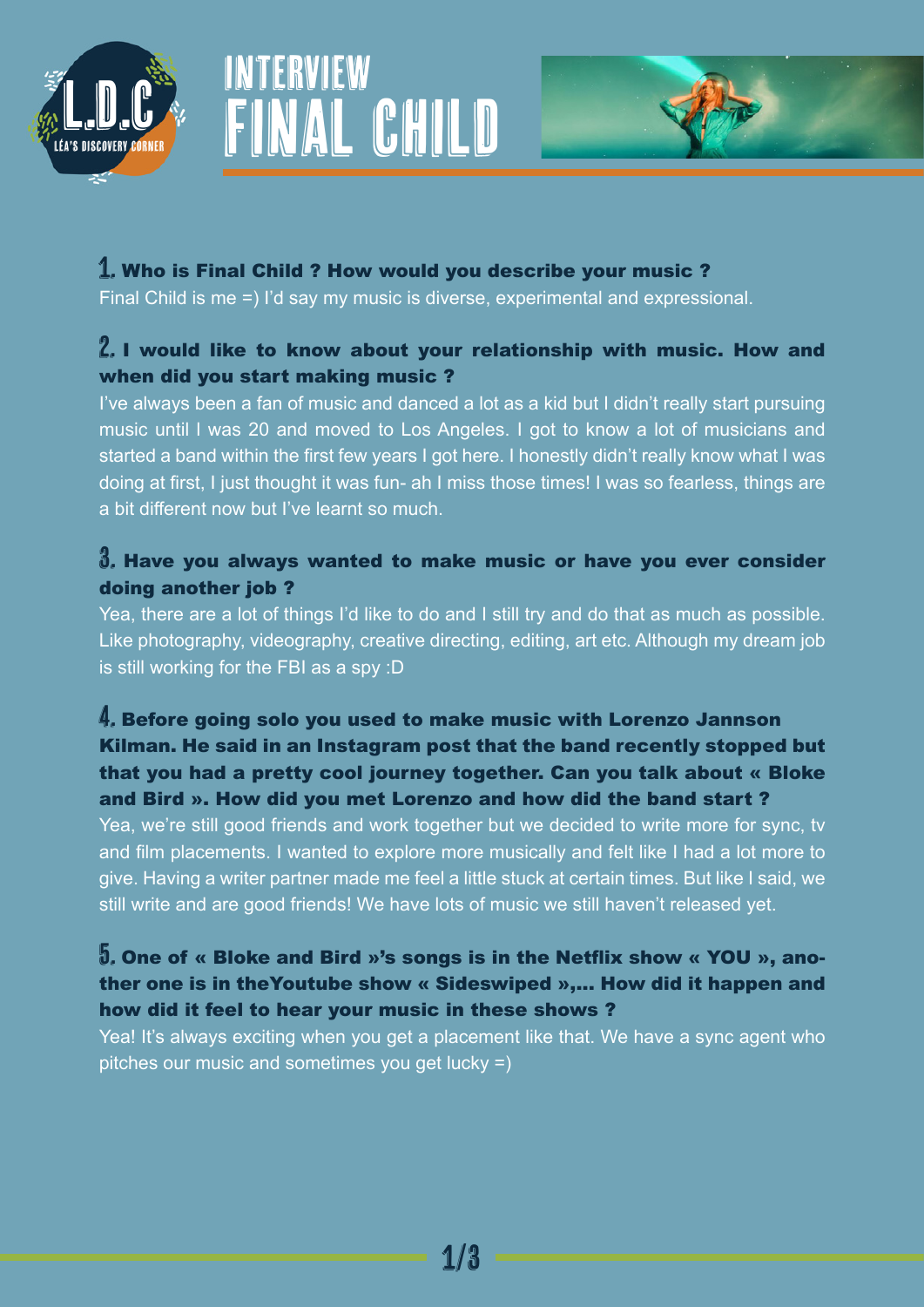## 6. Now you make music under the name of Final Child. What made you want to make music on your own and start your own project ?

I went through a dark phase and came out of it with more creativity than ever. All my thoughts and troubles with myself and from the past needed to finally come out I'd say, and thankfully I could pour it in to music.

## 7. Does the name « Final Child » has a specific meaning ? Why did you choose this name ?

I'm the youngest one, final child in the family so thats where the name comes from  $=$ )

# 8. Can you talk about your creation process ? How do you compose your songs ?

It varies a little bit but usually I'm in my studio and feel an urge to write. My last EP I wrote and produced by myself, but the next one will be together with another producer. It's so fun to see your ideas come to live through another persons work actually!

#### 9. Do you always compose your music all by yourself ?

Sometimes I have session with other writes but I think I've realized I prefer coming up with an idea before introducing it to other people, that was it stays a bit more authentic.

## 10. You worked with your boyfriend Tom Payne on your song « Hold on ». How involved was he in the process of making this song ?

Yea =) I had started the idea and written the first verse I believe when I showed it to him. We were in our old apartment together in the kitchen I remember and he started singing his part and I was like "I love that!" I think we finished the song within the next 5 minutes.

# 11. You also put out some music videos on your youtube chanel. How do you work on those ?

So far all the videos I've done myself, I believe we artist are more capable than we think and I just got to a point where I was sick of paying other people to do things for me. I don't like to wait or rely on other people so it was just better to do it by myself =) I usually work in Final Cut and just dive in to it. I love editing.

# $12$ . When we watch those videos or even your EP cover, it seems like you have your own visual identity. The visual aspect of Final Child is important to you ?

I'd say so yea, but it can still be hard for me to stick to just one significant thing or look. Although I guess the cover art I make ties it all together =)